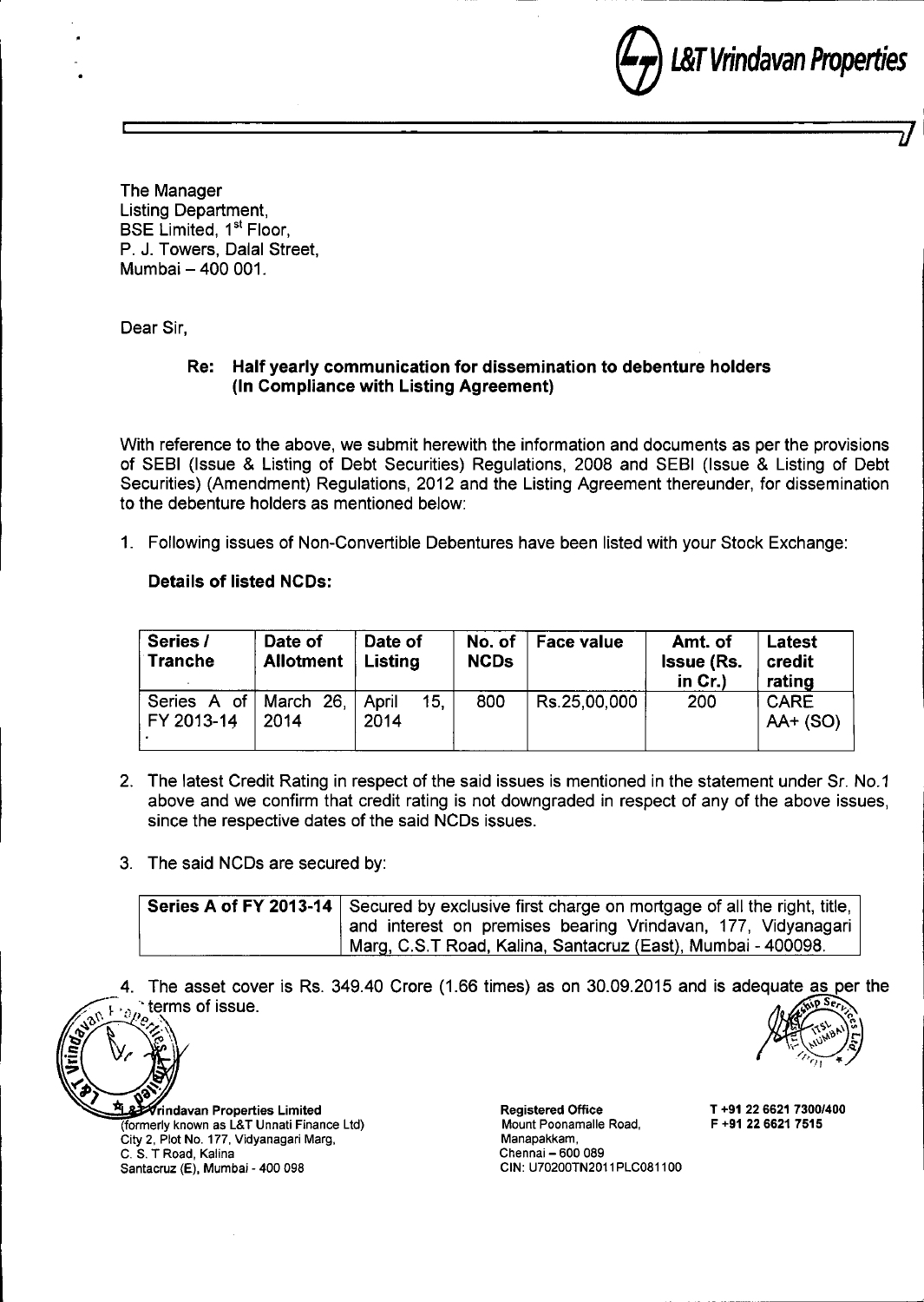e*L&TVrindavan Properties*

- 5. The Debt Equity Ratio is 3.38.
- 6. The due date of payment of principal and interest and the actual date of payment for the half-year ending on 30.09.2015 are as under:

 $\overline{\phantom{a}}$  ) and the contract of the contract of the contract of  $\overline{\phantom{a}}$ 

## Details of redemption & payment of interest during last half year ending 30.09.2015:

| <b>Series</b>          | Tvpe<br>(Principal /<br>Interest) | Due date<br>of<br>payment | <b>Amount</b><br>(Rs.) | <b>Actual date of</b><br>payment |
|------------------------|-----------------------------------|---------------------------|------------------------|----------------------------------|
| Series A of FY 2013-14 | <b>Principal/Interest</b>         | $\overline{\phantom{0}}$  | $\qquad \qquad$        | $\blacksquare$                   |

7. The due date of principal and interest of the above said NCDs during next half-year i.e. 01.10.2015 to 31.03.2015 are as under:

#### Details of redemption & interest due in the next half-year:

| <b>Series / Tranche</b> | <b>Type</b>            | Due date of    | <b>Amount</b> |
|-------------------------|------------------------|----------------|---------------|
|                         | (Principal / Interest) | payment        | (Rs.)         |
| Series A of FY 2013-14  | Interest               | March 26, 2016 | 209.136,612   |

Company does not expect default in payment of principal / interest due in next half year

- 8. The half-yearly results for the half-year ending on 30.09.2015 are attached as per the format in Annexure-I of Listing Agreement.
- 9. No event as detailed in clause 19 of the Listing Agreement has taken place during half year ending on 30.09.2015, requiring this company to notify to Stock Exchange or Debenture Trustees.
- 10.\*The name, designation and contact details of "Compliance Officer" of this company are as under:

| (A) Name of Compliance Officer: Mr. Swanand Shintre |                                                           |
|-----------------------------------------------------|-----------------------------------------------------------|
| (B) Designation                                     | : Company Secretary                                       |
| (C) Correspondence Address                          | : City 2, C.S.T Road, Vidyanagari Marg, Kalina, Santacruz |
|                                                     | Mumbai- 400098                                            |
|                                                     |                                                           |



: 0226621 7585 : [SwanandShintre@ltfinance.com](mailto:SwanandShintre@ltfinance.com)



L&T Vrindavan Properties Limited (formerly known as L&T Unnati Finance ltd) City 2, Plot No. 177, Vidyanagari Marg, C. S. T Road, Kalina Santacruz (E), Mumbai - 400 098

Registered Office T +91 22 6621 7300/400<br>Mount Poonamalie Road. F +91 22 6621 7515 Mount Poonamalle Road, Manapakkam, Chennai - 600 089 CIN: U70200TN2011PLC081100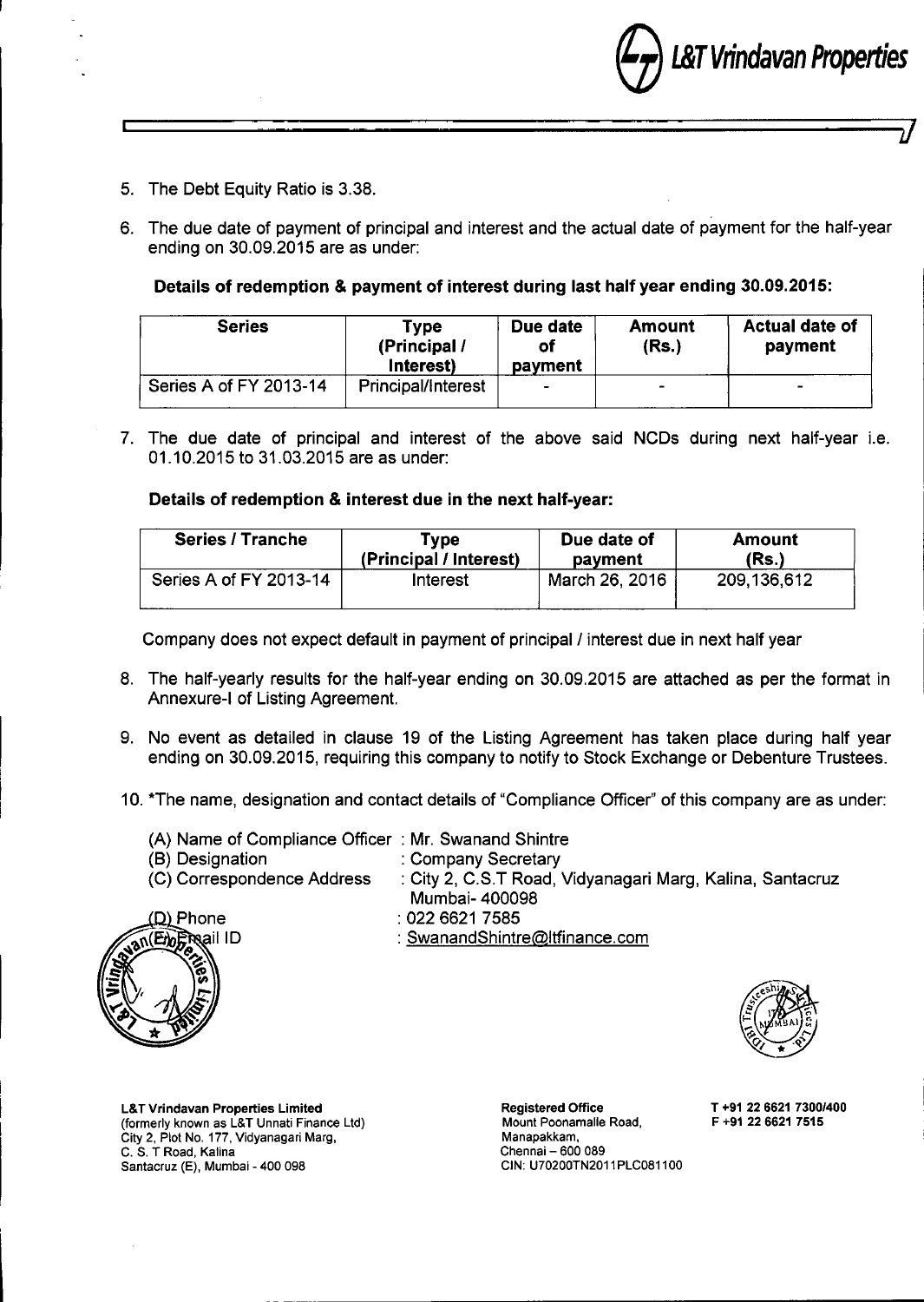

11. We confirm that the information submitted as above is true and correct and the undersigned has authority to submit the same to you and that we are aware that above information is expected to be placed on the website of your Stock Exchange and that of Debenture Trustees.

Thanking you,

Yours sincerely



Countersigned by:  $\frac{1}{2}$   $\left( \frac{1}{2} \sum_{i=1}^{n} x_i^2 - 2 \sum_{i=1}^{n} x_i^2 \right)$  $\gamma$ oy .r. ~ ., *~QI •• '*

For lOBI Trusteeship Services limited **Debenture Trustees** 

L&T Vrindavan Properties Limited (formerly known as L&T Unnati Finance Ltd) City 2, Plot No. 177, Vidyanagari Marg, C. S. T Road, Kalina Santacruz (E), Mumbai - 400 098

Registered Office

Mount Poonamalle Road, Manapakkam, Chennai - 600 089 CIN: U70200TN2011PLC081100 T +91 22 6621 7300/400 F +91 22 6621 7515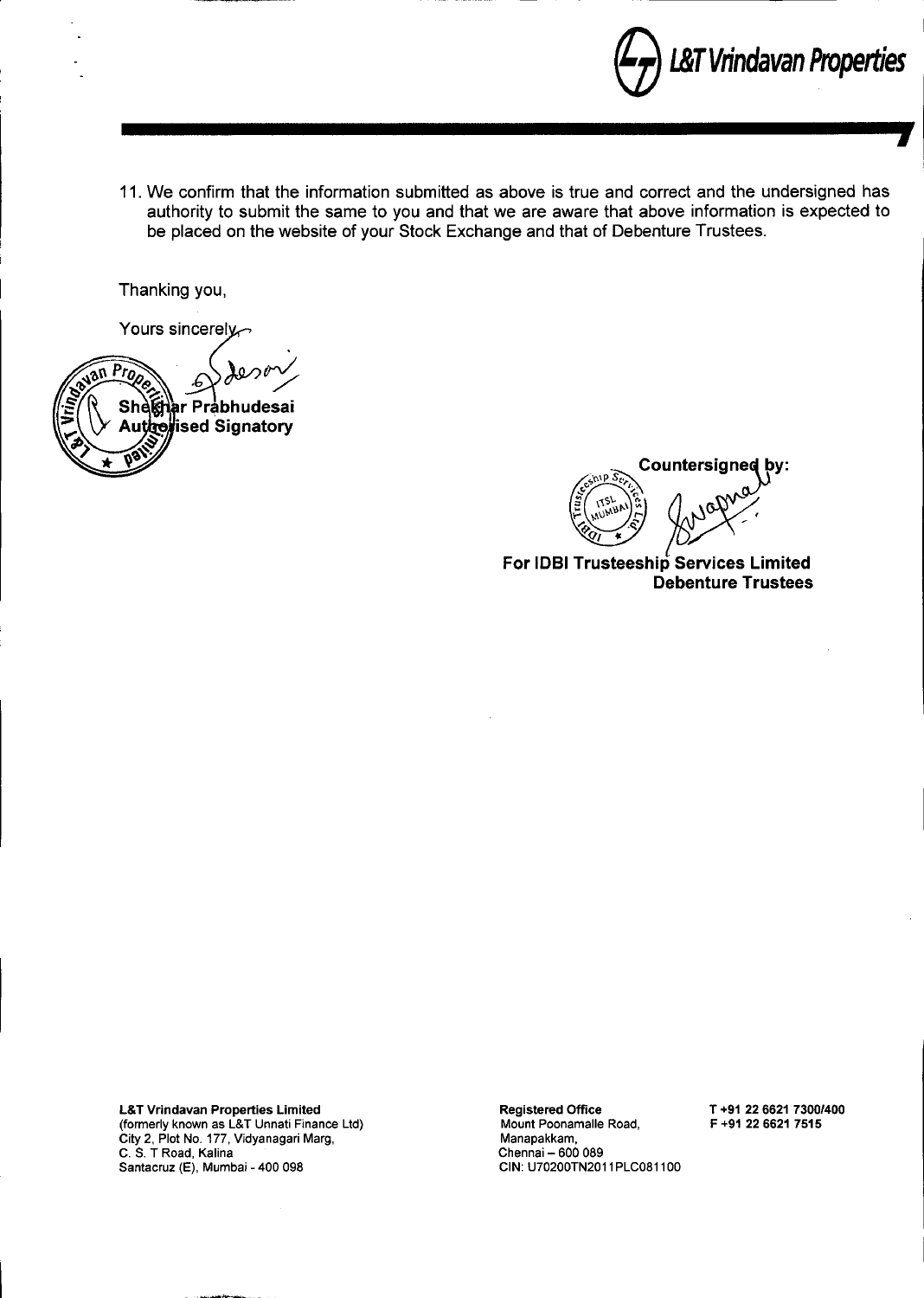

#### **Details of Complaints:**

A) Status of Investor Grievance:

|              | No. of Complaints pending at $\vert$ No. of Complaints received during the $\vert$ No. of Complaints $\vert$ |                     |
|--------------|--------------------------------------------------------------------------------------------------------------|---------------------|
|              | the end of previous half-year   half-year (01.04.2015 to 30.09.2015)                                         | resolved during the |
| (31.03.2015) |                                                                                                              | half-vear           |
| <b>NIL</b>   | <b>NIL</b>                                                                                                   | -                   |

I *J*

B) Details of complaints pending for more than 30 days:

|         | Complaints   Nature of complaints<br>No. of<br>pending for more than<br>30 days |                                        |                                                        |       | <b>Steps</b><br>redressal | Status of complaint<br>taken for $\int$ (if redressed, date of<br>redressal) |
|---------|---------------------------------------------------------------------------------|----------------------------------------|--------------------------------------------------------|-------|---------------------------|------------------------------------------------------------------------------|
| an Prop | 微                                                                               | Delay<br>-in<br>payment<br>of interest | Delay<br>in.<br>payment of $\vert$ other<br>redemption | . Anv |                           |                                                                              |



L&T Vrindavan Properties Limited (formerly known as L&T Unnali Finance Ltd) City 2, Plot No. 177, Vidyanagari Marg C. S. T Road, Kalina Sanlacruz (E), Mumbai - 400 098

Registered Office Mount Poonamalle Road, Manapakkam, Chennai – 600 089 CIN: U70200TN2011PLC0811 T +91 22 6621 7300/400 F +91 22 6621 7515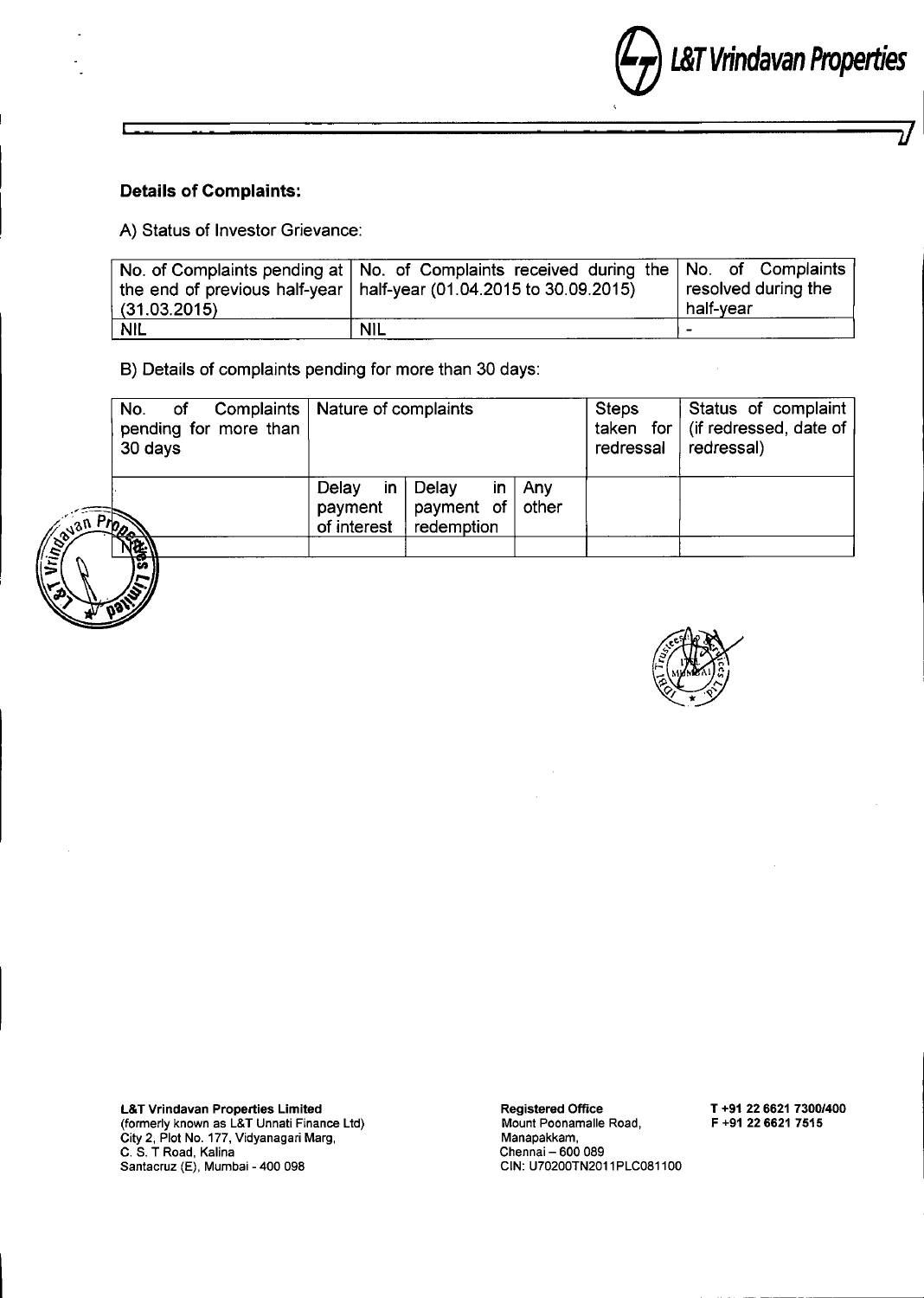## L&T Vrindavan Properties Limited

#### (Formerly: L&T Unnatl Finance Limited)

<sup>1</sup> IA Wholly Owned Subsidiary of L&T Finance Holdings Limited)

 $\overline{1}$ 

Regd. Office : Mount Poonamallee Road, Manapakkam, Chennai- 600089

CIN : U70200TN2011PlC081100; T: +9122 66217300; F: +91 22 66217515

UNAUDITED FlNANCIAl Rf.SUlTS FOR THE SJX MONTHS ENDED SEPTEMBER 30. 201S

|              | <b><i><u><b><i>DIMMONTER LINNIAPOLITION INTERNATIONAL</i></b></u></i></b>  |                                                       |                                                       | (Yiakh)                                |
|--------------|----------------------------------------------------------------------------|-------------------------------------------------------|-------------------------------------------------------|----------------------------------------|
| Sr.<br>No.   | Particulars                                                                | Six months ended<br>September 30, 2015<br>(Unaudited) | Six months ended September<br>30, 2014<br>(Unaudited) | Year ended March 31, 2015<br>(Audited) |
| $\mathbf{1}$ | (a) Net Sales/Income from operations                                       | 327.06                                                | 128.96                                                | 289.34                                 |
|              | (b) Other Operating Income                                                 |                                                       |                                                       |                                        |
|              | Total                                                                      | 327.06                                                | 128.96                                                | 289.34                                 |
| 1            | Expenditure                                                                |                                                       |                                                       |                                        |
|              | (a) Employees cost                                                         | 30.01                                                 | 6.97                                                  | 30.43                                  |
|              | (b) Depreciation                                                           | 68.96                                                 | 49.07                                                 | 102.50                                 |
|              | (c) Electricity charges                                                    | 48.98                                                 | 11.80                                                 | 2.51                                   |
|              | (d) Professional fees                                                      | 11.89                                                 | 5.27                                                  | 19.34                                  |
|              | (e) Repair and maintenance                                                 | 104.47                                                | 13.57                                                 | 18.53                                  |
|              | (f) Other expenditure                                                      | 38.51                                                 | 25.92                                                 | 49.73                                  |
|              | Total                                                                      | 302.82                                                | 112.60                                                | 223.04                                 |
| 3            | Profit/(loss) from Operations before Other Income, Interest and            | 24.24                                                 | 16.36                                                 | 66.30                                  |
|              | Exceptional Items (1-2)                                                    | 320.50                                                | 423.39                                                | 1,159.00                               |
| 4            | Other Income<br>Profit/(loss) before Interest and Exceptional items (3+4)  | 344,74                                                | 437.75                                                | 1,225.30                               |
| 5            |                                                                            | 1,284.91                                              | 1,470.35                                              | 2,989.19                               |
| 6            | Interest<br><b>Exceptional items (Refer note 2)</b>                        |                                                       | 14,389.42                                             | 14,389.42                              |
| 7            | Profit/[loss] from Ordinary Activities before tax (5-6+7)                  | [940.17]                                              | 13.356.82                                             | 12,625.53                              |
| 8            |                                                                            | 57.31                                                 | 2,280.93                                              | 1,109.20                               |
| ð            | Tax expense<br>Net Profit/(loss)from Ordinary Activities after tax (8-9)   | (997.48)                                              | 11,075.89                                             | 11,516.33                              |
| 10           |                                                                            |                                                       |                                                       |                                        |
| 11           | Extraordinary Items<br>Net Profit/(loss) for the period/year (10-11)       | (997.48)                                              | 11,075.89                                             | 11,516.33                              |
| 12           | Paid-up equity share capital (Face value of ₹ 10 each)                     | 1,875.00                                              | 1,875.00                                              | 1,875.00                               |
| 13           |                                                                            | 35,332.58                                             | 43,495.39                                             | 47,933.56                              |
| 14           | Paid-up debt capital                                                       |                                                       |                                                       | 9,589.10                               |
| 15           | Reserves excluding Revaluation Reserves                                    | 1,696.00                                              |                                                       | 1,696.00                               |
| 16           | Debenture Redemption Reserve                                               | (5.32)                                                | *59.07                                                | 61.42                                  |
| 17           | Earnings Per Share (EPS) (* not annualised)                                | 3.38                                                  | 3.95                                                  | 4.18                                   |
| 18           | Debt Equity Ratio<br>Oebt Service Coverage Ratio (DSCR) (* not annualised) | * 0.02                                                | .04                                                   | 0.04                                   |
| 19           |                                                                            | $^{\bullet}$ 0.27                                     | .030                                                  | 0.41                                   |
| 20           | Interest Service Coverage Ratio (ISCR) (* not annualised)                  |                                                       |                                                       |                                        |

Notes:  $\mathbf 1$ 

The above financial results have been reviewed by the Audit Committee and approved by the Board of Directors at Its meeting held on October 23, 2015.

Exceptional items represent profit on sale of investment in Oty Union Bank Limited amounting to  $\bar{\tau}$  14,389.42 Lakh.  $\overline{\mathbf{c}}$ 

"Definition for Coverage Ratios:

OSCR = Earnings before Interest and Tax, excluding exceptional items/ (Interest + Principal repayment)  $\overline{\mathbf{3}}$ lSCR • Earnings before Interest and Tax, excluding exceptional items/ Interest expense\*

4' Previous period/ year figures have been regrouped and reclassified, where necessary, to make them comparable with current period/ year figures.

L&T Vrindavan Properties Limited Dinanath Dubhashi Director  $(0|N-03545900)$ 

For and en behalf of the Board of Directors

~

Place: Mumbai Date: October 23, 2015

ب<br>مرکز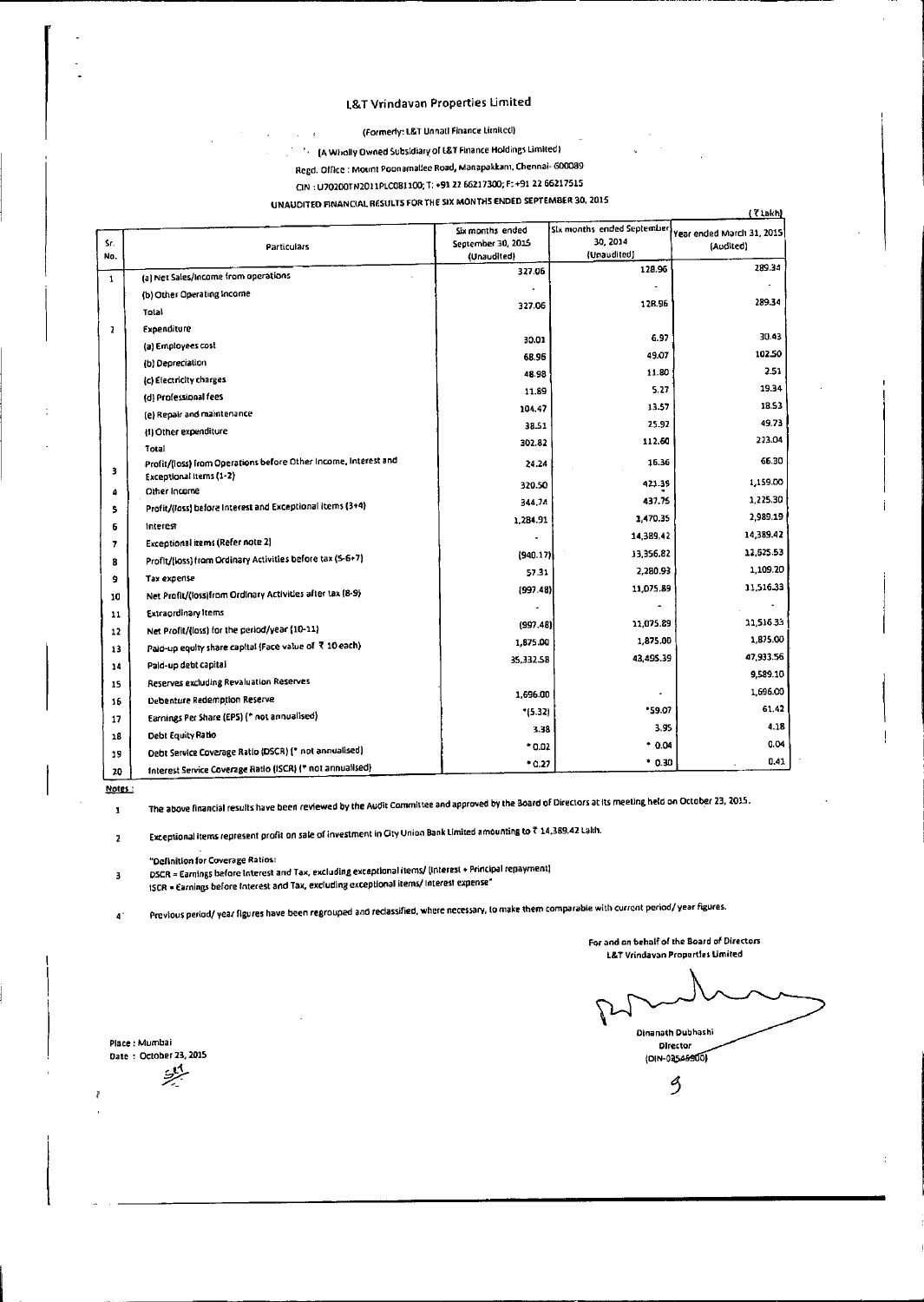; P.M. **IYENGAR &** CO. CHARTERED ACCOUNTANTS

P. **MADHAVAN IYENGAR** a.Com., F.C.A. S*1/107,* Jai Krishna Sudama Co-op. Hsg. Soc. Ltd., Bangur Nagar, Goregaon *(W)*, Mumbai - 400 090. Mo. : 98216 76230

Date :

October 1.3, 2015

lOBI Trusteeship Services Ltd Asian Building, Ground Floor, 17, R Kamani Marg, Ballard Estate Mumbai 400 001

### CERTIFICATE

Based on the examination of the relevant records, documents produced before us of *MIs.* L&T Vrindavan Properties Limited - Mumbai, formerly known as L&T Unnati Finance Limited -Mumbai. we hereby certify that the asset charged to Debenture Trustees as on  $30<sup>th</sup>$  September 2015 towards the NCO issued of Rs. 200 Crores (Series "A" of FY 2013-2014) are standard. The said asset is exclusively charged towards the above series and is free from encumbrance. The statement of asset hypothecated is annexed. Asset cover of 1.66 times is sufficient as per the Offer letter/Information Memorandum dated February 19, 2014

For P. M. Iyengar & Co. Chartered Accountants

wem qan

P. Madhavan Iyengar Proprietor M. No. 44696